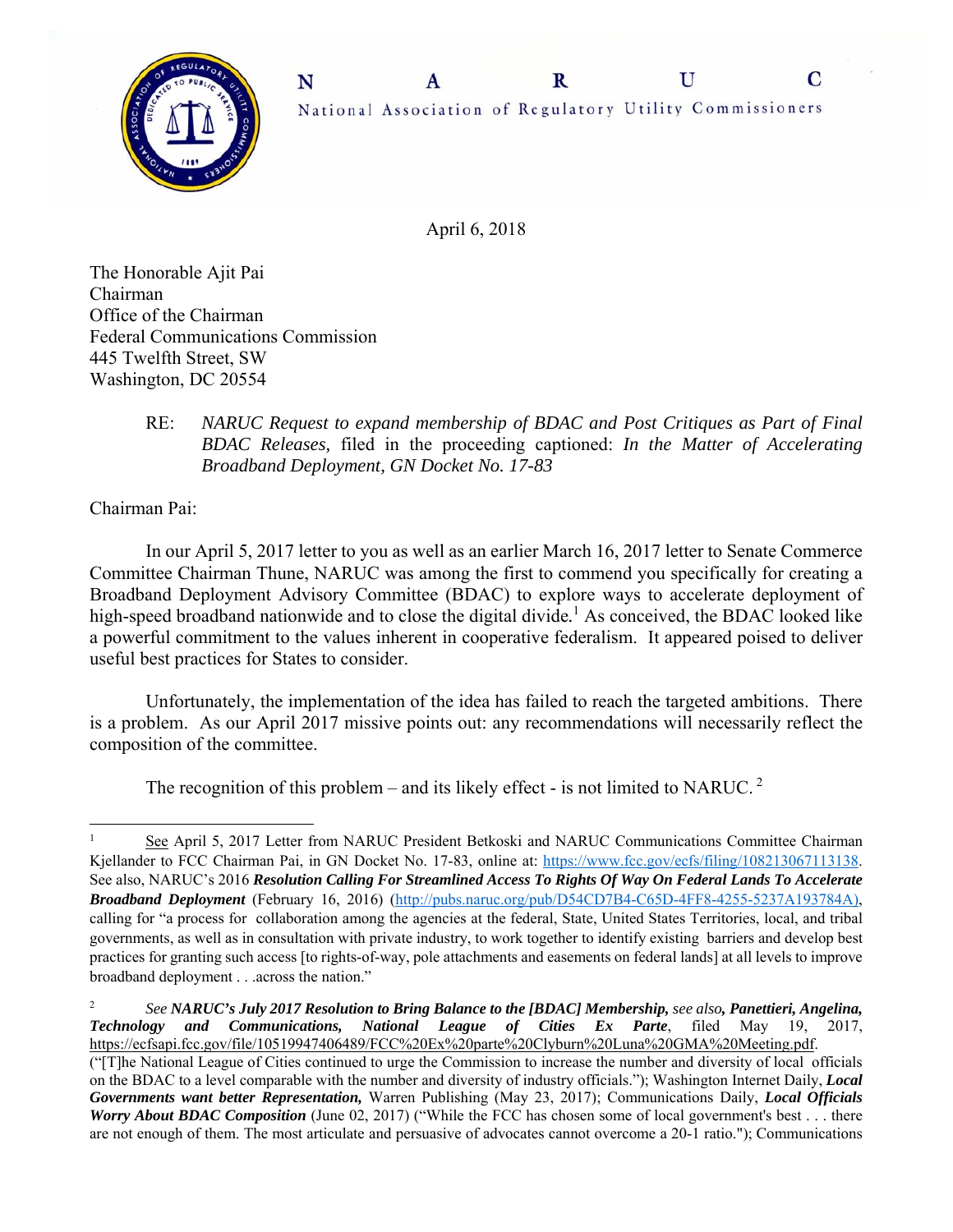Since its inception many have raised concerns that committee membership is heavily overweighted in favor of those seeking attachments to poles.

Though the concept for this committee was a good one, as we predicted last April, it has become clear that the usefulness of its recommendations have been and likely will continue to be undermined by this imbalance.

That outcome was both predictable and unavoidable - in spite of all the good faith efforts of both the staff and members involved.

As constituted, the BDAC continues to miss an excellent opportunity to discover useful balanced policies that will actually help States encourage broadband growth.

The BDAC could provide a balanced set of ideas to assist the FCC adopt broadband friendly regulations and inform States on best practices for encouraging deployment.

However, the ideas being generated are overwhelmingly lopsided. They call on the FCC and State authorities to override all local opposition, ignore valid competing considerations, and give private companies the right to place network equipment wherever they choose at below market rates.

Daily, *Clyburn Wants More Voices in Broadband Infrastructure Talks*, Warren Communications (June 09, 2017) ( Clyburn urged a broader "consortium" on BDAC.); Communications Daily, *NOTEBOOK*, Warren Communications (July 18, 2017) ("U.S. Conference of Mayors' comments included joint resolutions calling on the FCC to . . . " expand the [BDAC] to include more local government representatives."); Silbey, Mari, *On Broadband, FCC Talks Carrots, Not Sticks*, LightReading.com (July 20, 2017), http://www.lightreading.com/services/broadband-services/on-broadband-fcc-talks-carrots-not-sticks-/d/did/734777 ("Santosham also noted that there are only seven municipality representatives assigned to the BDAC process, and suggested that, "The voice of municipalities perhaps needs to be broader." Others on the FCC committee also piped up with the same concern. . . Comcast Corp Vice President for Regulatory Policy David Don pointed out that if the group wants cities to employ the model codes that are developed, it will very much help to have their buy-in from the beginning. "I think this is a serious risk right now. We have a lot of groups who are concerned that they're not at the table," said Don. "I think if just at the end we present a model code to the municipalities and they feel they've had an insufficient amount of input, it's going to go nowhere."); Communications Daily, *Local Government Reps Complain about DBAC Makeup, Too-Tight Time Frames*, Warren Communications (July 21, 2017); Panettieri, Angelina, *FCC Holds Second Meeting of Broadband Deployment Advisory Committee*, State News Services/NLC Release (August 1, 2017); Griffis, Kelcee, *Energy Group Urges FCC To Add More Broadband Advisors*, Law 360 (August 10, 2017) https://www.law360.com/articles/953107/energygroup-urges-fcc-to-add-more-broadband-advisers; Dodge, Blake, *FCC packs broadband advisory group with big telecom firms, trade groups; Local government officials, largely frozen out, fear they're about to get rolled, The Center for Public Integrity* (August 11, 2017) https://www.publicintegrity.org/2017/08/11/21057/fcc-packs-broadband-advisory-group-bigtelecom-firms-trade-groups ("The assignment seemed to call out for participation from city officials like Carter, since municipal officials approve where and what equipment telecommunications companies can place on public rights of way, poles and buildings. But. . .Sixty-four city and state officials were nominated for the panel, [and] the agency initially chose only two."); Dodge, Blake, *Almost All of FCC's New Advisory Panel Works for Telecoms,* Daily Beast (August 11, 2017) http://www.thedailybeast.com/almost-all-of-fccs-new-advisory-panel-works-for-telecoms; Mills, Chris, *The FCC is actively working against consumers*, BGR Opinion (August 12, 2017) http://bgr.com/2017/08/12/fcc-net-neutrality-rulesajit-pai/ ("[T]he 30-person [BDAC] with 28 reps from telecoms companies, and just two from local cities. The committee was supposed to work out how cities and companies can work together best to deploy high-speed wireless internet; instead, it will likely be a list of telecoms industry wishes.); Bode, Karl, *New FCC Broadband 'Advisory Panel' Stocked With Telecom Consultants, Allies & Cronies,* TechDirt (August 14, 2017) https://www.techdirt.com/articles/20170811/09042437982/new-fcc-broadband-advisory-panel-stocked-with-telecomconsultants-allies-cronies.shtml ("[W]hile it's important to have companies on the panel that have expertise building large networks, so too is it important to have an equal weight given to consumer activists, objective external experts, and folks that operate outside of the box when it comes to improving American connectivity.")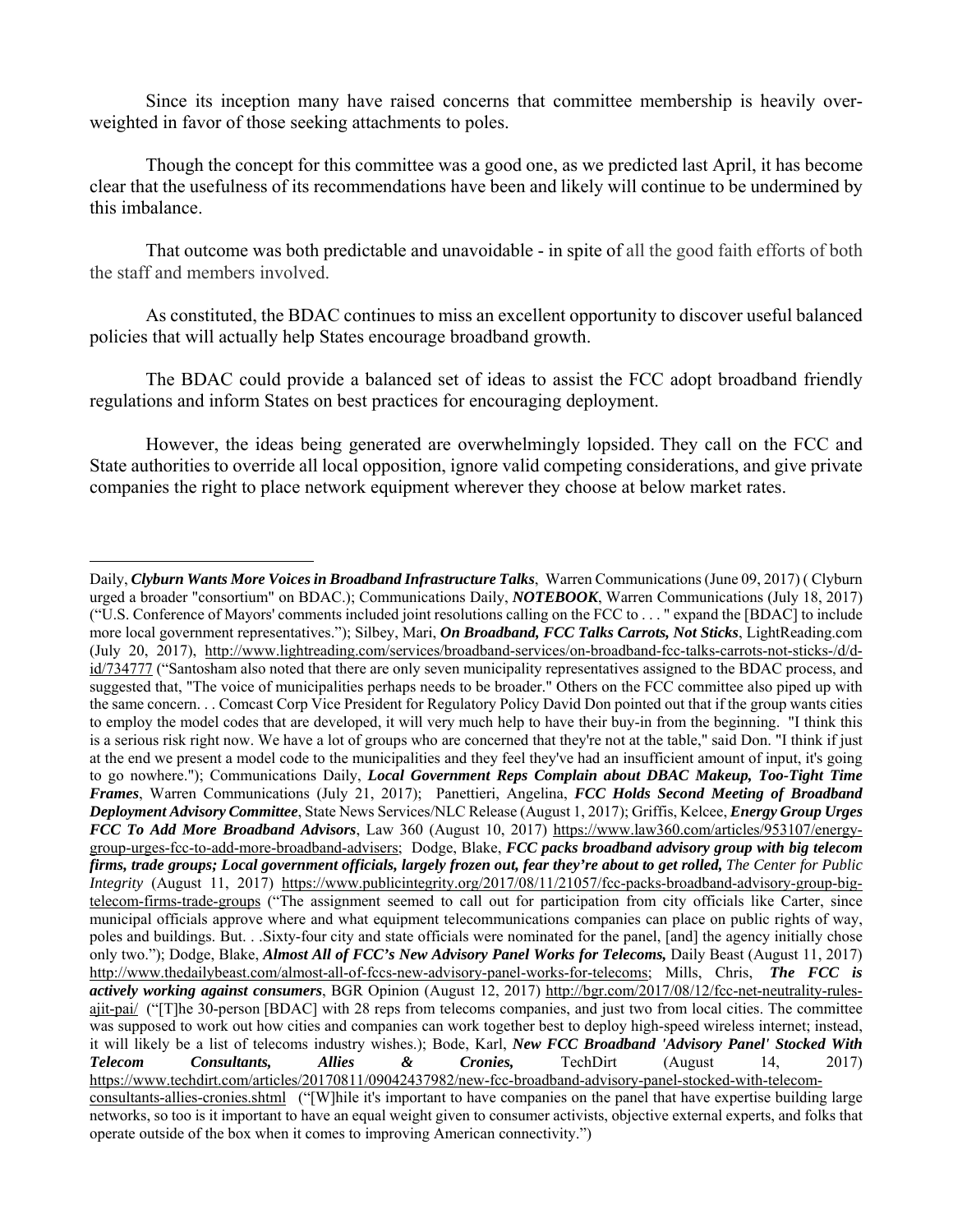This apparent windfall for companies seeking to deploy can only antagonize state and local governments which in turn will further delay and impede broadband deployment. In concept, the BDAC should have functioned as a forum for a discussion about the issues surrounding deployment with balanced input from all parties that have a valid interest in assuring deployment. However, given the composition, in practice the "consensus" result has so far, been uniformly skewed in favor of private provider interests. For example, the BDAC has advanced proposals that would encourage the FCC to preempt state authority over access to state owned infrastructure, limit a state government's right to control access to its own infrastructure through binding arbitration, and deny a state the ability to charge market rates for access to its own property. This despite valid objections about the cost, feasibility, and even legal authority that the FCC would have to implement them (which could lead to wasteful litigation and additional delays, all at the expense of the American taxpayer).

Indeed, frustration over these issues led to the resignations Mayor of San Jose Sam Liccardo in January after the last meeting, as well as the resignation of New York City CTO Miguel Gamiño Jr. last week.

In his resignation Mayor Liccardo stated:

It has become abundantly clear that despite the good intentions of several participants, the industry-heavy makeup of BDAC will simply relegate the body to being a vehicle for advancing the interests of the telecommunications industry over those of the public.

Mr. Gamiño echoed the Mayor's remarks almost exactly last week noting:

It is clear that despite good faith efforts by both the staff and members involved, the membership structure and meeting format of the BDAC has skewed the drafting of the proposed recommendations towards industry priorities without regard for a true publicprivate partnership.

Even the current BDAC Chair, Aristotle's Elizabeth Bowles recognized that their departure deprives the committee "of a key perspective, one that I think is necessary to balance other voices on the BDAC."<sup>3</sup> This unbalanced approach ignores another obvious truth. NARUC's member commissions and States generally, of course support and want to encourage increased broadband deployment. Not only has Congress charged NARUC's members with this task via 47 USC Section 1302, but, generally, increased deployment provides practical and economic benefits for our residents, businesses, and telecommunications markets. The BDAC's composition ignores that fact that States (and localities) have every incentive to participate in the BDAC in a way that will promote deployment.

 3 *BDAC Likely to Continue Beyond Initial Reports, Maybe With New Local Members*, Communications Daily at 4-5 (April 4, 2018).